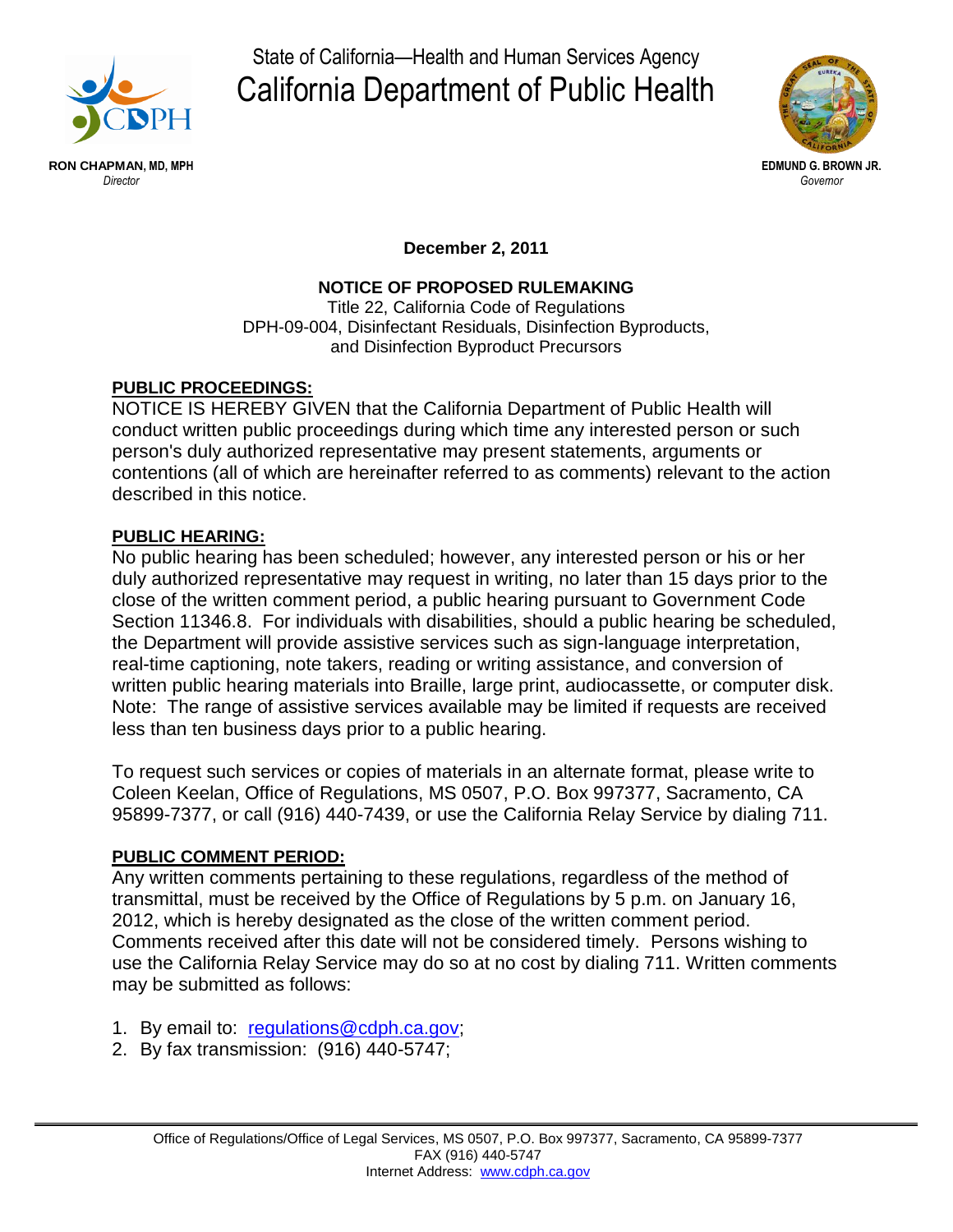- 3. By mail to: Office of Regulations, California Department of Public Health, MS 0507, P.O. Box 997377, Sacramento, CA 95899-7377; or
- 4. Hand-delivered to: 1616 Capitol Avenue, Sacramento, CA 95814.

#### **Any inquiries or written comments should contain the regulation package identifier, DPH-09-004**

All comments, including email or fax transmissions, should include the author's name and U.S. Postal Service mailing address in order for the Department to provide copies of any notices for proposed changes to the regulation text on which additional comments may be solicited.

#### **CONTACT INFORMATION:**

Questions regarding the subject matter of the regulation should be directed to:

**Mike McKibben Center for Environmental Health California Department of Public Health P.O. Box 997377, Sacramento, CA 95899-7377 (619) 525-4023**

Questions regarding the regulatory process described in this notice should be directed to:

**Miko Sawamura, Staff Services Manager II Office of Regulations California Department of Public Health P.O. Box 997377, MS 0507, Sacramento, CA 95899-7377 (916) 440-7690**

In the event the contact person named above is unavailable, inquiries should be directed to the following back-up person:

**Coleen Keelan, Associate Governmental Program Analyst Office of Regulations California Department of Public Health P.O. Box 997377, MS 0507, Sacramento, CA 95899-7377 (916) 440-7439**

#### **FISCAL IMPACT ESTIMATE:**

- A. Fiscal Effect on Local Government: None
- B. Fiscal Effect on State Government: None
- C. Fiscal Effect on Federal Funding of State Programs: None
- D. All cost impacts, known to the Department at the time the notice of proposed action was submitted to the Office of Administrative Law, that a representative private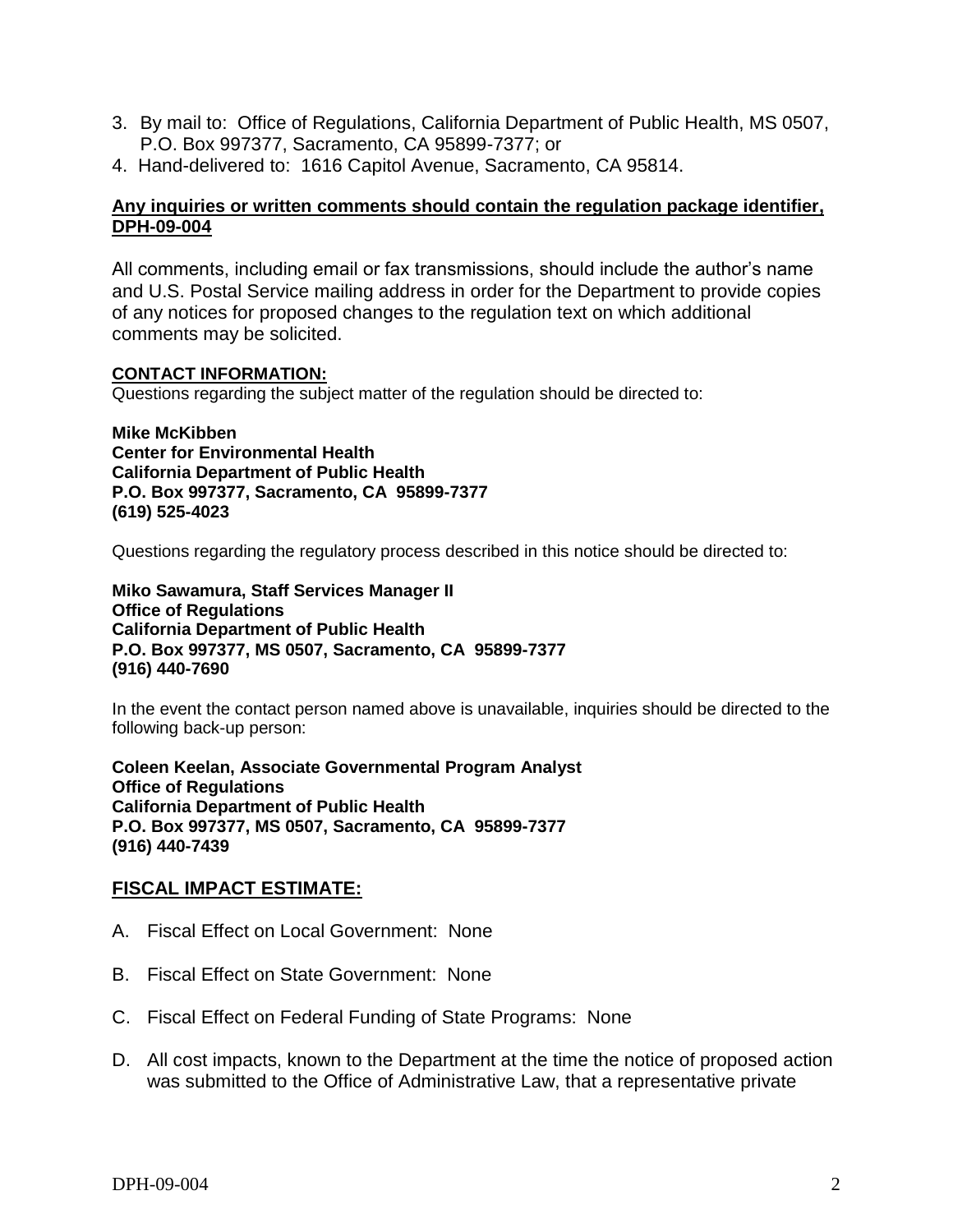person or business would necessarily incur in reasonable compliance with the proposed action: None

E. Other Nondiscretionary Cost or Savings Imposed on Local Agencies: None

# **LOCAL MANDATE:**

The Department has determined that the regulations would not impose a mandate on local agencies or school districts, nor are there any costs for which reimbursement is required by Part 7 (commencing with Section 17500) of Division 4 of the Government Code.

# **ECONOMIC IMPACT ON BUSINESS:**

The Department has made an initial determination that the regulations would not have a significant statewide adverse economic impact directly affecting business, including the ability of California businesses to compete with businesses in other states.

### **STATEWIDE EFFECTS ON JOB AND/OR BUSINESS CREATION, ELIMINATION OR EXPANSION:**

The Department has determined that the regulations would not significantly affect the following:

- 1. The creation or elimination of jobs within the State of California.
- 2. The creation of new businesses or the elimination of existing businesses within the State of California.
- 3. The expansion of businesses currently doing business within the State of California.

# **STATEWIDE EFFECT ON SMALL BUSINESS:**

The Department has determined that the regulations will not affect small business because public water systems are excluded from the definition of a small business.

### **STATEWIDE EFFECT ON HOUSING COSTS:**

The Department has determined that the regulations will have no impact on housing costs.

### **REPORTING REQUIREMENT:**

The Department has determined that the proposed regulations require reports from businesses, and it is necessary for the health, safety, or welfare of the people of California that the proposed regulations apply to businesses.

### **CONSIDERATION OF ALTERNATIVES:**

In accordance with Government Code Section 11346.5(a)(13), the Department must determine that no reasonable alternative considered by the Department or that has otherwise been identified and brought to the attention of the Department would be more effective in carrying out the purpose for which the action is proposed or would be as effective and less burdensome to affected private persons than the proposed action.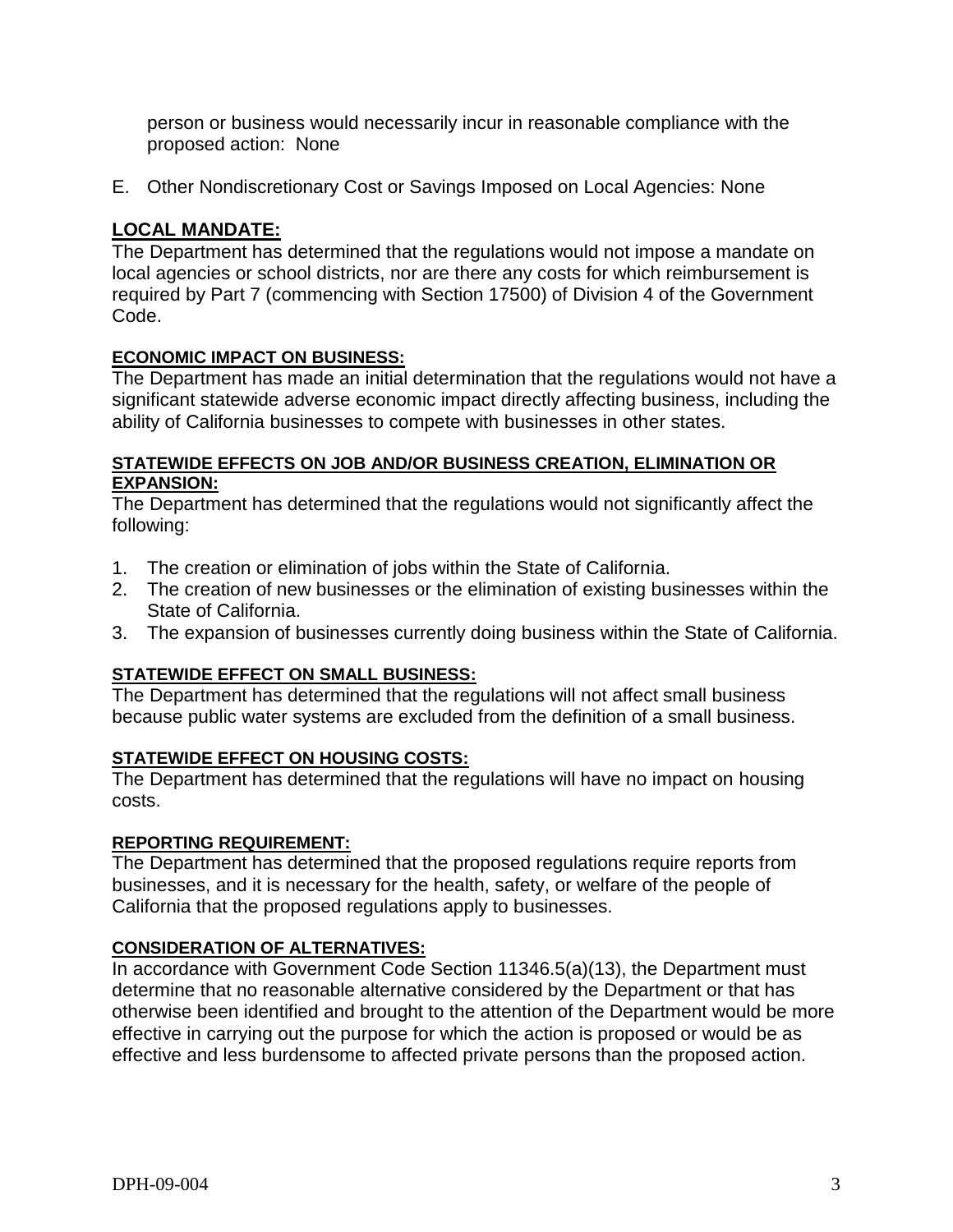### **AVAILABILITY OF PROPOSED TEXT AND INITIAL STATEMENT OF REASONS:**

The Department has made available the text and the Initial Statement of Reasons (ISOR) for the proposed regulations on the Department's website at [www.cdph.ca.gov.](http://www.cdph.ca.gov/) Upon completion of the rulemaking process, the rulemaking file for this regulatory action, which contains those items and all information on which the proposal is based, will be available to the public upon a request submitted to the Department's contact person.

Materials regarding the action described in this notice (including this public notice, the regulation text, and the ISOR) that are available via the Internet may be accessed at [www.cdph.ca.gov](http://www.cdph.ca.gov/) by clicking on these links, in the following order: Decisions Pending and Opportunity for Public Participation, Regulations, Proposed.

To request that a copy of this public notice, the regulation text, and the ISOR or alternate formats for these documents be mailed to you, please call (916) 440-7439 (or the California Relay Service at 711), send an email to [regulations@cdph.ca.gov,](mailto:regulations@cdph.ca.gov) send a fax to 916-440-5747, or write to the Office of Regulations at the address previously noted. Upon specific request, these documents will be made available in Braille, large print, audiocassette, or computer disk.

### **AVAILABILITY OF CHANGES TO PROPOSED TEXT:**

The full text of any regulation which is changed or modified from the express terms of the proposed action will be made available by the Department's Office of Regulations at least 15 days prior to the date on which the Department adopts, amends, or repeals the resulting regulation. Copies of modified regulation text may be obtained from the Department's website at [www.cdph.ca.gov.](http://www.cdph.ca.gov/)

### **INFORMATIVE DIGEST/POLICY STATEMENT OVERIEW:**

All suppliers of domestic water to the public are subject to regulations adopted by the U.S. Environmental Protection Agency (EPA) under the Safe Drinking Water Act of 1974, as amended (42 U.S.C. § 300f et seq.), as well as, by the California Department of Public Health (Department) under the California Safe Drinking Water Act (Health & Saf. Code, div. 104, pt. 12, ch. 4, § 116270 et seq). California has been granted primary enforcement responsibility, ("primacy") by U.S. EPA for public water systems in California. California has no authority to enforce federal regulations, but only state regulations. Federal law and regulations require that California, in order to receive and maintain primacy, promulgate regulations that are no less stringent than the federal regulations. Pursuant to Health and Safety Code sections 116350, 116375, 131052, and 131200, the California Department of Public Health (Department) has authority to adopt the subject regulations.

On January 4, 2006, the U.S. EPA promulgated the Stage 2 Disinfectants and Disinfection Byproducts Rule (S2DDBPR) (71 Fed. Reg. 388; amended Jan. 27, 2006, 71 Fed. Reg. 4644, June 29, 2006, 71 Fed. Reg. 37168, and June 29, 2009, 74 Fed. Reg. 30953), as required by the Safe Drinking Water Act Amendments of 1996 (SDWAA), which provides increased public health protection by reducing the potential risk of adverse health effects associated with Total Trihalomethanes (TTHM) and five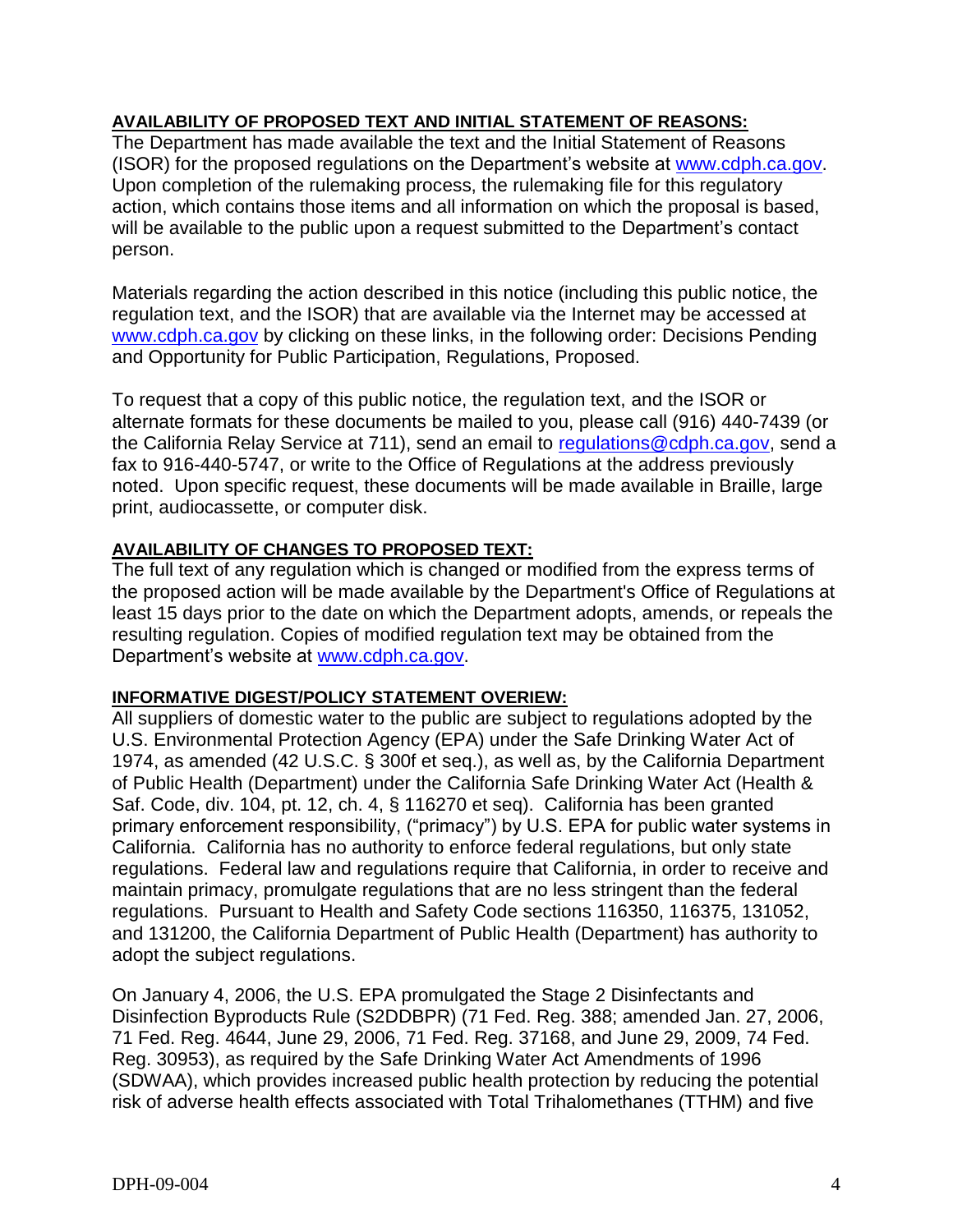Haloacetic Acids (HAA5) throughout the distribution system. The S2DDBPR applies to community water systems and nontransient noncommunity water systems using a primary or residual disinfectant other than ultraviolet light or delivering water that has been treated with a primary or residual disinfectant other than ultraviolet light.

This rule builds on the Stage 1 Disinfectants and Disinfection Byproducts Rule (S1DDBPR) by focusing on monitoring for and reducing concentrations of TTHM and HAA5 in drinking water. The S2DDBPR requires some systems to complete an Initial Distribution System Evaluation (IDSE) to characterize TTHM and HAA5 levels in their distribution system and identify locations to monitor TTHM and HAA5 for S2DDBPR compliance. The S2DDBPR bases TTHM and HAA5 compliance on a locational running annual average (LRAA) calculated at each monitoring location.

In 2003, California Assembly Bill 1757 was chaptered, which repealed the Permit Reform Act (PRA) of 1981, which consisted of sections 15374 – 15378 of the Government Code. The PRA of 1981 required the Department to adopt regulations that include procedures for considering and issuing permits, most notably including (1) setting of time from receipt of permit application to notification Department that application was complete, (2) setting of time from completion of an application for Department to make a decision on the permit, and (3) listing of minimum, median, and maximum processing times for permits. With the PRA requirements no longer in place, the current proposed rulemaking will repeal regulations adopted in conformance with the PRA of 1981.

On June 17, 2006, and September 1, 2006, the Department's regulations concerning Disinfectants/Disinfection Byproducts in Drinking Water (R-62-00) and Public Notification of Drinking Water Violations (R-59-01) became effective, respectively. As both regulations were in the rulemaking process concurrently, not all of the federal Public Notification Rule (65 Fed. Reg. 25982 (May 4, 2000)) requirements could be included in the Department's public notification regulations. The proposed rulemaking will include the remaining public notification and consumer confidence report requirements from the federal Public Notification Rule that relate to the federal S1DDBPR. The proposed rulemaking will also include, for clarity, a provision from the federal S1DDBPR on monitoring violations.

California currently requires community water systems and nontransient noncommunity water systems to monitor for TTHM and HAA5 in the distribution system, if the water systems (1) treat their water with a chemical disinfectant in any part of the treatment process or (2) provide water containing a chemical disinfectant. (Cal. Code Regs., tit. 22, div. 4, ch. 15.5, § 64530 et. seq).

Pursuant to federal primacy requirements and sections 116350, 116375, 131052, and 131200 of the Health and Safety Code, the Department proposes the below noted changes to title 22. In addition to these changes, the Department proposes a number of non-substantive changes, which are not described in detail below due to their minor nature. The non-substantive changes are to correct capitalization, grammar, punctuation, spacing, and use of acronyms, plurals, and italics; redesignate subsections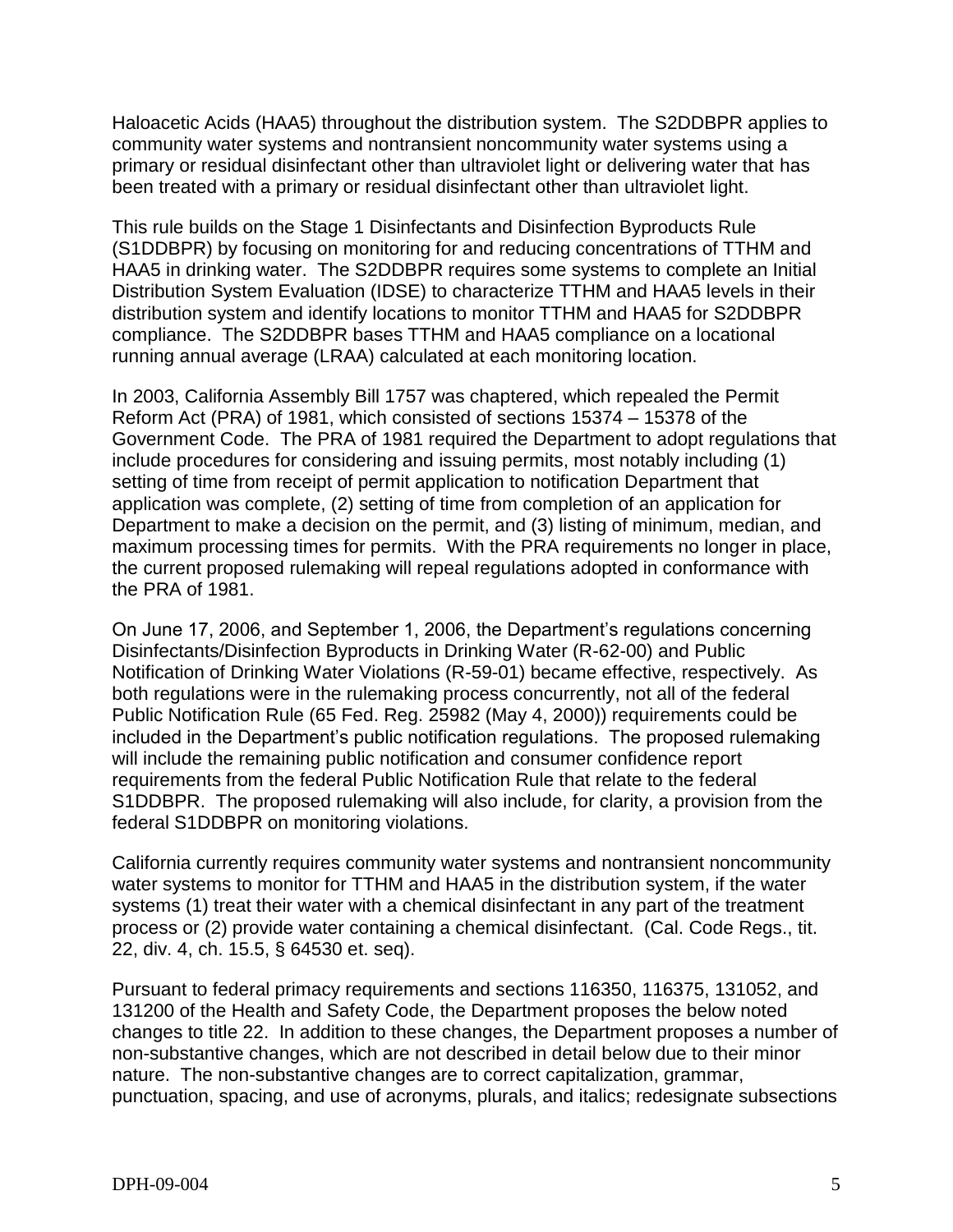and paragraphs; update reference to the outdated phrase "California Administrative Code"; and update or delete reference to outdated division, part, chapter, group, article, section, and table numbers.

- Amend section 60001 (Department) to provide an alternate spelling of "Department" used in new and revised regulations and update the name of the state regulating agency.
- Amend section 60003 (Director) to update the name of the state regulating agency.
- Adopt article 2 (Monitoring and Reporting Requirements Scope) and section 60098 (Monitoring and Reporting Requirements) to clarify what regulatory requirements are included in section 116275(c)(3) as monitoring and reporting violations.
- Repeal section 60430 (Processing Time) to conform to the repeal of the PRA of 1981.
- Amend section 63790 (Examination Scheduling and Application Processing) to conform to the repeal of the PRA of 1981 and provide a title that is more descriptive and appropriate for the section.
- Amend section 63835 (Certification and Renewal Application Processing) to conform to the repeal of the PRA of 1981, clarify existing language, and provide a title that is more descriptive and appropriate for the section.
- Amend section 64001 (Water Permit Application) to conform to the repeal of the PRA of 1981 and establish permit submittal requirement for a permit or amended permit.
- Repeal section 64002 (Processing Time) to conform to the repeal of the PRA of 1981 and delete obsolete language.
- Amend section 64211 (Permit Requirement) to conform to the repeal of the PRA of 1981.
- Amend section 64213 (Chemical Quality Monitoring) to update a reference to approved analytical methods for volatile organic chemical analysis.
- Amend section 64252 (Primacy Delegation Application) to (1) require Local Primacy Agencies (LPAs) to include in their application (a) the compliance status of water systems with chapter 15.5 and (b) an annual workplan, (2) delete obsolete language, and (3) conform to the repeal of the PRA of 1981.
- Amend section 64254 (Permits) to require LPAs to include compliance with chapter 15.5 during permit issuance.
- Amend section 64256 (Sampling and Monitoring) to ensure LPAs require water systems to comply with monitoring requirements of chapter 15.5.
- Amend section 64257 (Reporting) to require LPAs to report compliance of water systems with chapter 15.5.
- Amend section 64258 (Enforcement) to require LPAs to enforce chapter 15.5.
- Adopt sections 64400.05 (Combined Distribution System), 64400.29 (Consecutive System), 64400.36 (Dual Sample Set), 64400.41 (Finished Water), 64400.66 (Locational Running Annual Average or LRAA), 64400.90 (Operational Evaluation Levels or OEL), 64402.30 (Wholesale System) to add necessary definitions.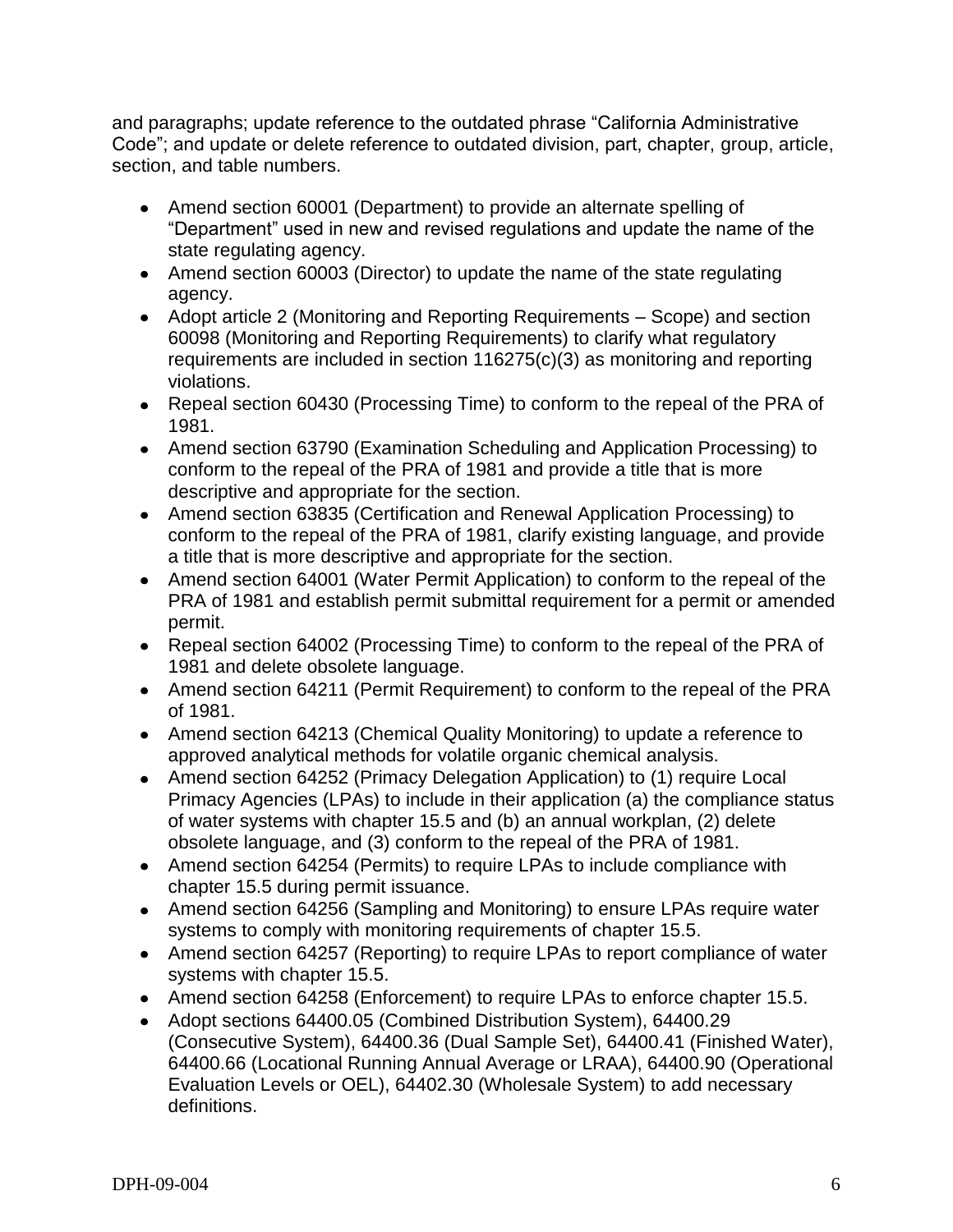- Amend section 64400.45 (GAC10) to revise the definition of GAC10 and clarify the monitoring frequency.
- Adopt 64400.46 (GAC20) to add a necessary definition and clarify the monitoring frequency.
- Amend section 64415 (Laboratory and Personnel) to clarify who may perform required analyses, sample collection, and field tests; allow the use of methods for unique California-only regulated contaminants; and provide needed flexibility in the event the Department determines a U.S. EPA approved method is unacceptable.
- Repeal section 64439 (Trihalomethanes Requirements) to eliminate obsolete requirements; TTHM is now regulated under chapter 15.5.
- Amend section 64463.1 (Tier 1 Public Notice) to include notification of chlorite maximum contaminant level (MCL) and chlorine dioxide maximum residual disinfectant level (MRDL) violations. The U.S. EPA currently requires Tier 1 and Tier 2 public notification for violation of the chlorine dioxide MRDL and Tier 2 public notification for violation of the chlorite MCL. Chlorite is a degradation product of chlorine dioxide. The federal maximum residual disinfectant level goal for chlorine dioxide is 0.8 mg/L, the same as the maximum contaminant level goal for chlorite. The listed endpoints of concern for both are the neurodevelopmental effects associated with short-term exposures. As chlorine dioxide and chlorite have the same acute health effects, the Department believes that the response to excess chlorite in drinking water should not be less stringent than that for chlorine dioxide.
- Amend section 64463.4 (Tier 2 Public Notice) to include notification of MRDL violations and chapter 15.5 monitoring and testing procedure violations.
- Repeal section 64468.5 (Health Effects Language Disinfectants and Disinfection Byproducts) to delete obsolete language; health effects language for disinfectants and disinfection byproducts is now regulated in appendix 64465-G.
- Amend section 64470 (Record Maintenance) to use the term "microbiological" in lieu of "bacteriological" and require recordkeeping for turbidity analyses and monitoring plans.
- Amend section 64481 (Content of the Consumer Confidence Report) to (1) revise the definition of primary drinking water standard; add definitions for MRDL and MRDL goal; require reporting of chapter 15.5 detected contaminants; revise the type of information to be reported in the table of detected contaminants; clarify reporting of recycled provisions violations; use the phrase "California Department of Public Health" in lieu of "State Department of Health Services"; and delete references to obsolete federal requirements, (2) appendix 64481-A (Typical Origins of Contaminants with Primary MCLs) – provide a title that is more descriptive and appropriate for the appendix; adopt health effects language for surface water treatment, disinfection byproducts, disinfection byproduct precursors, and disinfectant residuals; and delete the obsolete TTHM health effects language, and (3) appendix 64481-B (Typical Original of Contaminants with Secondary MCLs) – adopt health effects language for copper and delete the obsolete corrosivity health effects language.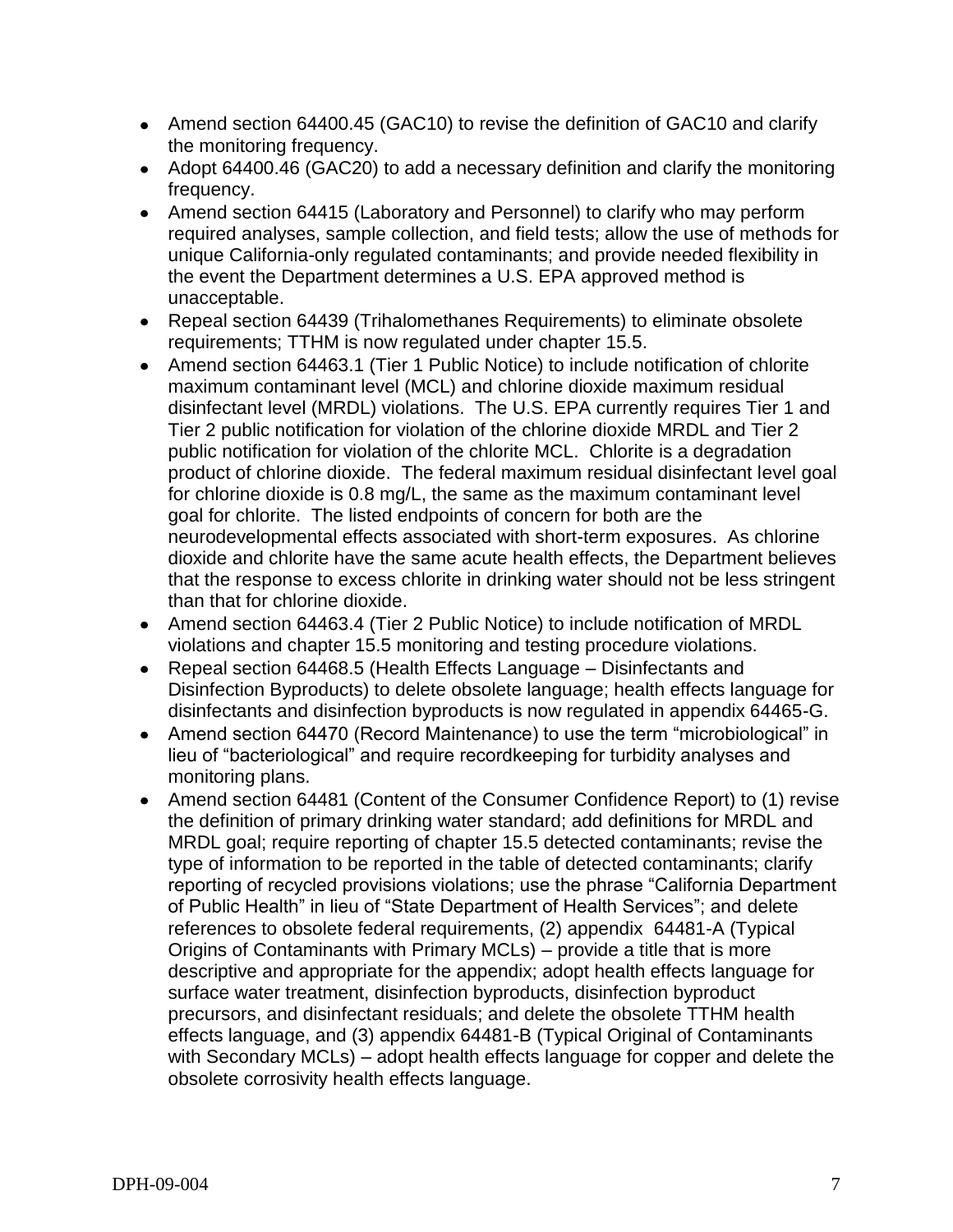- Amend section 64530 (Applicability of this Chapter) to specify applicability and schedules for water systems to (1) comply with IDSE requirements (incorporated federal rule by reference) and (2) conduct TTHM and HAA5 compliance monitoring and compliance calculations.
- Amend section 64533 (Maximum Contaminant Levels for Disinfection Byproducts) to revise detection limits for purposes of reporting disinfection byproducts and establish additional best available technologies for TTHM and HAA5 in table 64533-B (Best Available Technology Disinfection Byproducts).
- Amend section 64534 (General Monitoring Requirements) to clarify who may perform required analyses, sample collection, and field tests; provide needed flexibility in the event the Department determines a U.S. EPA approved method is unacceptable; update federal rule citations relating to the proposed rulemaking; allow the use of U.S. EPA approved alternative testing methods; clarify that sample collection and field tests are to be performed by persons trained to perform such sample collections and/or tests; clarify the applicability of subsection (d); delete an outdated reference to the federal Information Collection Rule (ICR), because the ICR only remained in effect until December 30, 2000 (61 Fed. Reg. 24354 (May 14, 1996)); and clarify what constitutes monitoring violations and actions to be taken.
- Amend section 64534.2 (Disinfection Byproducts Monitoring) to establish additional criteria to resume routine TTHM/HAA5 monitoring based on source water total organic carbon (TOC) results; clarify when to analyze chlorite samples collected daily at the entrance to the distribution system; establish when to analyze chlorite samples collected in the distribution system [paragraph (b)(1)] and establish criteria for chlorite confirmation sampling and analysis for samples collected in the distribution system [paragraph  $(b)(4)$ ] (it is constructed similarly to the determination for perchlorate; since chlorite poses a relatively acute risk of adverse effects, it is important to move quickly and take actions in response to the initial result); establish new criteria to reduce or remain on reduced bromate monitoring; require Department notification within 30 days if a system elects to reduce bromate monitoring or is required to resume routine bromate monitoring; establish criteria to resume routine bromate monitoring; establish routine, reduced, and increased monitoring requirements for TTHM and HAA5, when MCL compliance is determined on a LRAA basis at each monitoring location; establish requirements for undisinfected systems that begin using a disinfectant other than UV light after the IDSE compliance dates; require an operational evaluation when an operation evaluation level (OEL) is exceeded for TTHM or HAA5; when a system is able to identify the cause of the OEL exceedance, the request to limit the scope of the operational evaluation must be in writing; specify the time period associated with monitoring violations; and cite the sections that provide the detailed requirements for public notification and Department reporting.
- Amend section 64534.6 (Disinfection Byproduct Precursors (DBPP) Monitoring) to establish source water TOC monitoring requirements for systems that use an approved surface water, do not use conventional filtration to treat the water (i.e., a system uses direct filtration, diatomaceous earth filtration, or an alternative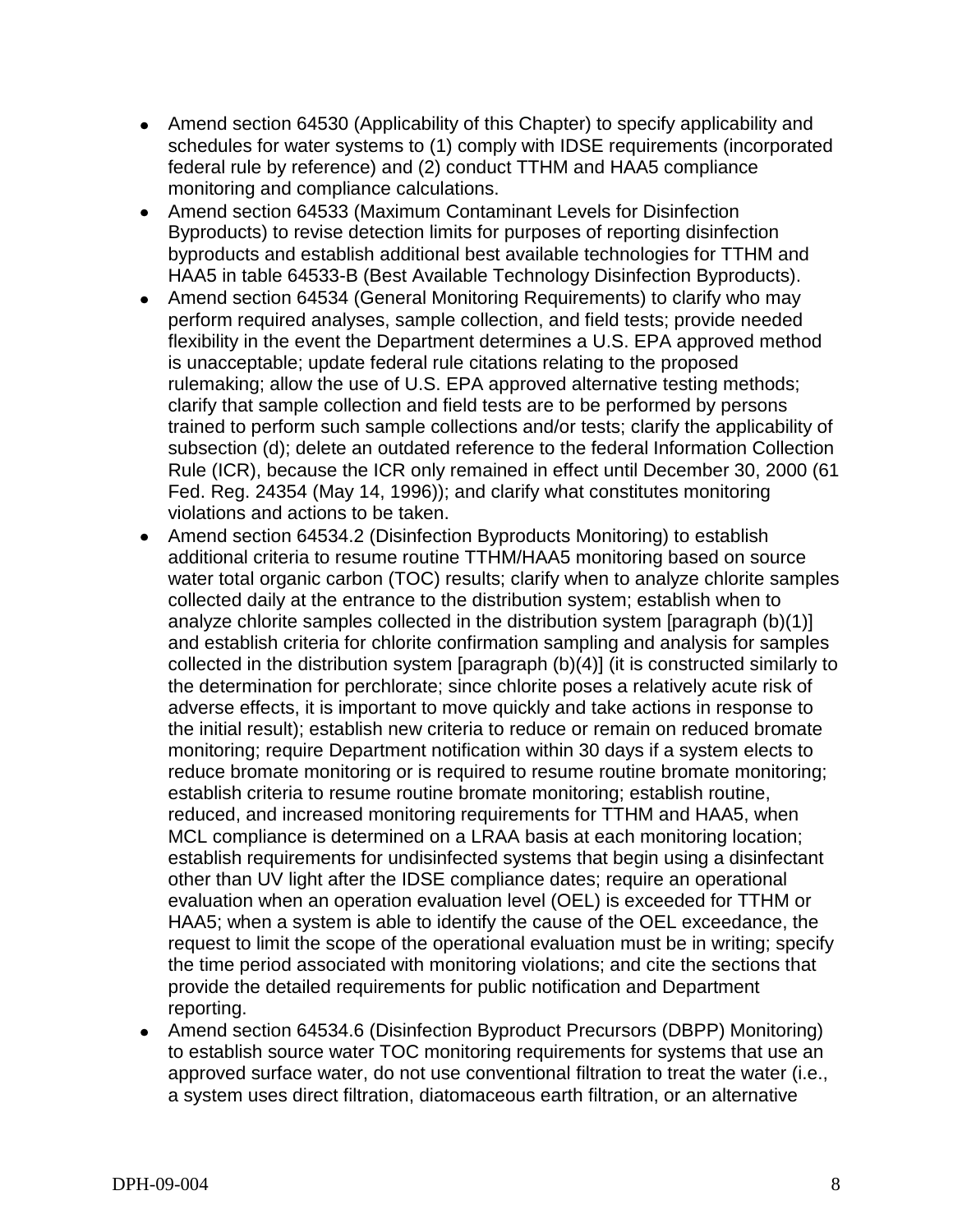filtration technology, or meets the filtration avoidance criteria), and are seeking to qualify for reduced TTHM and HAA5 monitoring.

- Amend section 64534.8 (Monitoring Plans) to establish monitoring plan requirements for TTHM and HAA5 compliance monitoring locations, when MCL compliance is determined on a LRAA basis at each monitoring location.
- Amend section 64535.2 (Determining Disinfection Byproducts Compliance) to clarify TTHM and HAA5 compliance determination requirements during the first year of monitoring, when MCL compliance is determined on a statewide basis and on a LRAA basis at each monitoring location; replace "at the end of the quarter" with "immediately" to clarify when the violation has occurred and for consistency with public notification requirements, which requires a water system to issue a notice when it learns of the violation; delete chlorite compliance determination requirements where non-compliance with the chlorite MCL would trigger Tier 2 public notification based on the arithmetic average of each three sample-set taken in the distribution system; establish chlorite compliance determination requirements where non-compliance with the chlorite MCL would trigger (1) Tier 1 and Tier 2 public notification based on samples taken at the entrance to the distribution system and in the distribution system, respectively (note: subsections(d)(1) and (d)(3) are constructed similarly to the determination for chlorine dioxide) and (2) Tier 1 public notification base on initial and confirmation samples taken in the distribution system (note: compliance based on a locational average is more stringent than a compliance based on a system average that includes the confirmation samples); establish TTHM and HAA5 compliance determination requirements after the first year of monitoring when MCL compliance is determined on a LRAA basis at each monitoring location; clarify how TTHM and HAA5 MCL compliance is determined if system is on increased monitoring; specify the time period associated with MCL violations when MCL compliance is determined on a LRAA basis at each monitoring location; and cite the sections that provide the detailed requirements for public notification and Department reporting.
- Amend section 64537 (General Reporting Requirements) to provide a more appropriate title for the section; clarify the reporting deadline for systems that sample less frequently than quarterly; establish water system and Department notification requirements for a chlorite MCL or chlorine dioxide MRDL exceedance; establish operational evaluation reporting requirements; and establish monitoring plan and chemical analysis recordkeeping requirements.
- Amend section 64537.2 (Disinfection Byproducts Reporting) to clarify applicability  $\bullet$ of reporting under table 64537.2-A; delete a chlorite reporting requirement that will be obsolete with the revisions made to section 64535.2(d); establish a chlorite reporting requirement, when a confirmation sample is taken pursuant to section 64634.2(b)(4); and establish TTHM and HAA5 reporting requirements when MCL compliance is determined on a LRAA basis at each monitoring location, under table 64537.2-B.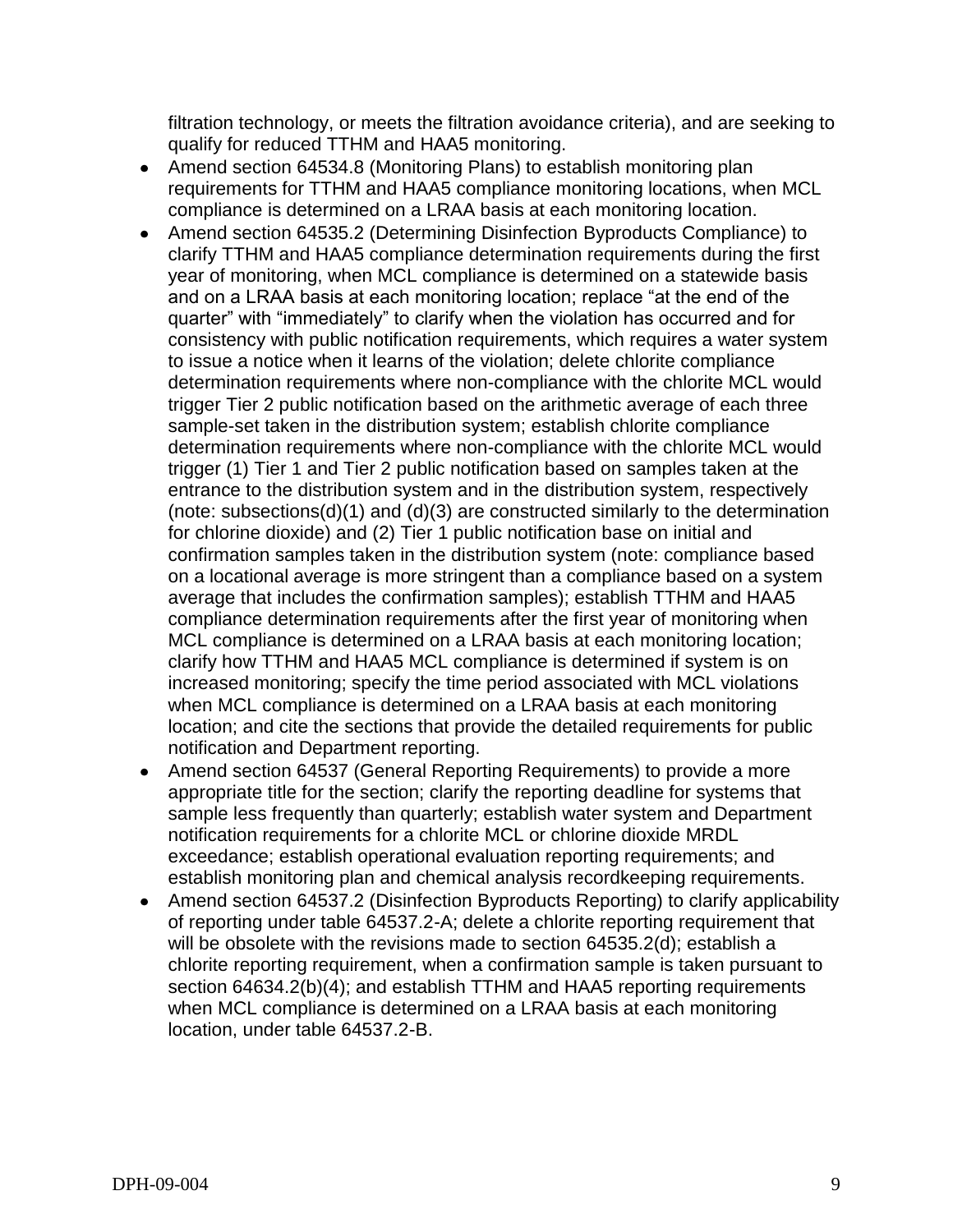The net effect is that:

- Community water systems (CWS), and nontransient noncommunity water systems (NTNCWS) serving at least 10,000 persons, using a primary or residual disinfectant other than ultraviolet light or delivering water that has been treated with a primary or residual disinfectant other than ultraviolet light would be required to conduct an IDSE to characterize locations with high TTHM and HAA5 concentrations.
- CWS and NTNCWS using a primary or residual disinfectant other than ultraviolet light or delivering water that has been treated with a primary or residual disinfectant other than ultraviolet light would be required to:
	- Report TTHM and HAA5 results with respect to revised detection limits for purposes of reporting.
	- Comply with new routine, reduced, and increased monitoring requirements for TTHM and HAA5.
	- Comply with TTHM and HAA5 MCLs on a LRAA basis at each monitoring location.
	- If the operational evaluation level for TTHM or HAA5 is exceeded, conduct an operational evaluation and submit a report to the Department.
	- Update and submit to the Department monitoring plans to specify TTHM and HAA5 monitoring locations, where MCL compliance is determined on a LRAA basis at each monitoring location.
	- Report to the Department information on TTHM and HAA5 monitoring and MCL compliance, where MCL compliance is determined on a LRAA basis at each monitoring location.
- CWS and NTNCWS that treat their water with a chemical disinfectant in any part of the treatment process or provide water containing a chemical disinfectant would be required to:
	- If using chlorine or chloramines as a disinfectant:
		- o Comply with additional criteria to resume routine TTHM and HAA5 monitoring (compliance on a system-wide basis).
	- If using chlorine dioxide as a disinfectant:
		- o Report chlorite results with respect to a revised detection limit for purposes of reporting.
		- o Comply with time frames for analyzing chlorite samples collected at the entrance to the distribution system and collected in the distribution system.
		- $\circ$  Conduct confirmation sampling for chlorite in the distribution system when applicable.
		- o Comply with chlorite MCL and chlorine dioxide MRDLs, where noncompliance results in Tier 1 or Tier 2 public notification.
		- $\circ$  Comply with laboratory notification requirements of the water system and Department when a sample exceeds a chlorite MCL or chlorine dioxide MRDL.
		- $\circ$  Report to the Department information on chlorite monitoring and MCL compliance.
	- If using ozone as a disinfectant: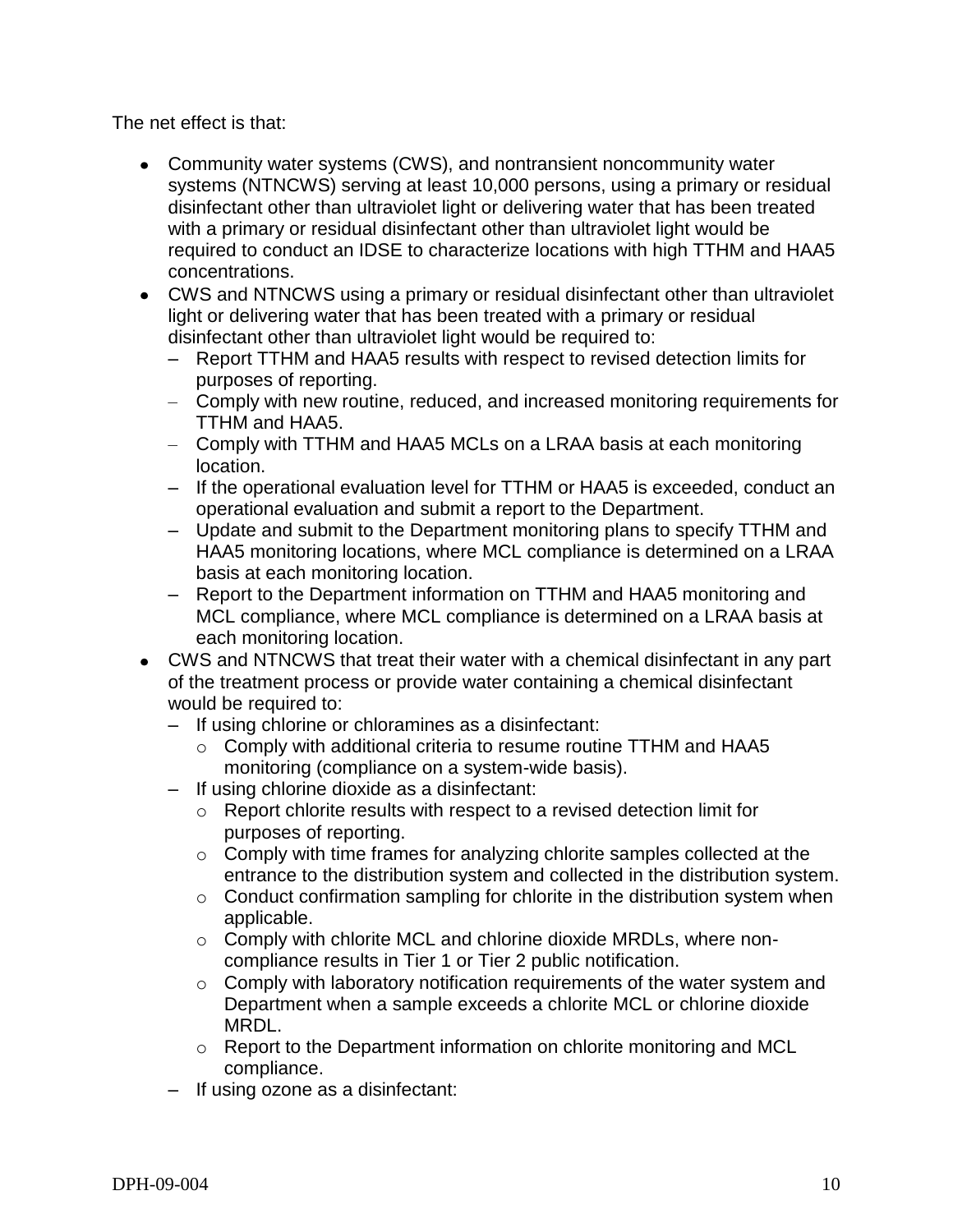- o Report bromate results with respect to a revised detection limit for purposes of reporting.
- o Comply with new criteria to reduce or remain on reduced bromate monitoring.
- o Notify the Department if going on reduced bromate monitoring or resuming routine bromate monitoring.
- o Comply with criteria to resume routine bromate monitoring.
- If using an approved surface water, not using conventional filtration, and seeking to qualify for reduced TTHM and HAA5 monitoring:
	- o Conduct source water TOC monitoring.
- Update and submit to the Department monitoring plans if applicable.
- Undisinfected CWS and NTNCWS that begin using a disinfectant other than UV light after the IDSE compliance dates would be required to consult with the Department, establish monitoring locations, and prepare a monitoring plan.
- LPAs would be granted the responsibility and authority to implement and enforce chapter 15.5.
- CWS and NTNCWS would be required to conduct:
	- Tier 1 public notification for acute violation of the chlorite MCL or chlorine dioxide MRDL.
	- Tier 2 public notification for:
		- non-acute violation of the chlorite MCL or chlorine dioxide MRDL or,
		- if the Department determines a Tier 2 rather than a Tier 3 public notice is required, violation of other monitoring and testing procedure requirements of chapter 15 (i.e., public notification and consumer confidence report requirements) or chapter 15.5.
- Public water systems would be required to maintain records for microbiological (in lieu of bacteriological) analyses, turbidity analyses, and monitoring plans.
- Public water systems would be required to include in their Consumer Confidence Report, if applicable, detections and violations of chapter 15.5 contaminants, violations of regulatory action levels and recycled provisions, and health effects language for surface water treatment, chapter 15.5 contaminants, and copper.
- Public water systems would be allowed to use U.S. EPA approved alternative test methods for analysis of chapter 15.5 contaminants.
- The Department would no longer be required to regulate its activities when considering and issuing permits.

None of the proposed amendments would affect California's primacy status, because the net effect of these amendments is that the state's regulation would be at least as stringent as the federal regulation.

The following table summarizes the proposed amendments with respect to the Federal citation references:

2009 FR are to 40 Code of Federal Regulations part 141 (74 Fed. Reg 30953 (June 29, 2009)), "National Primary Drinking Water Regulations: Minor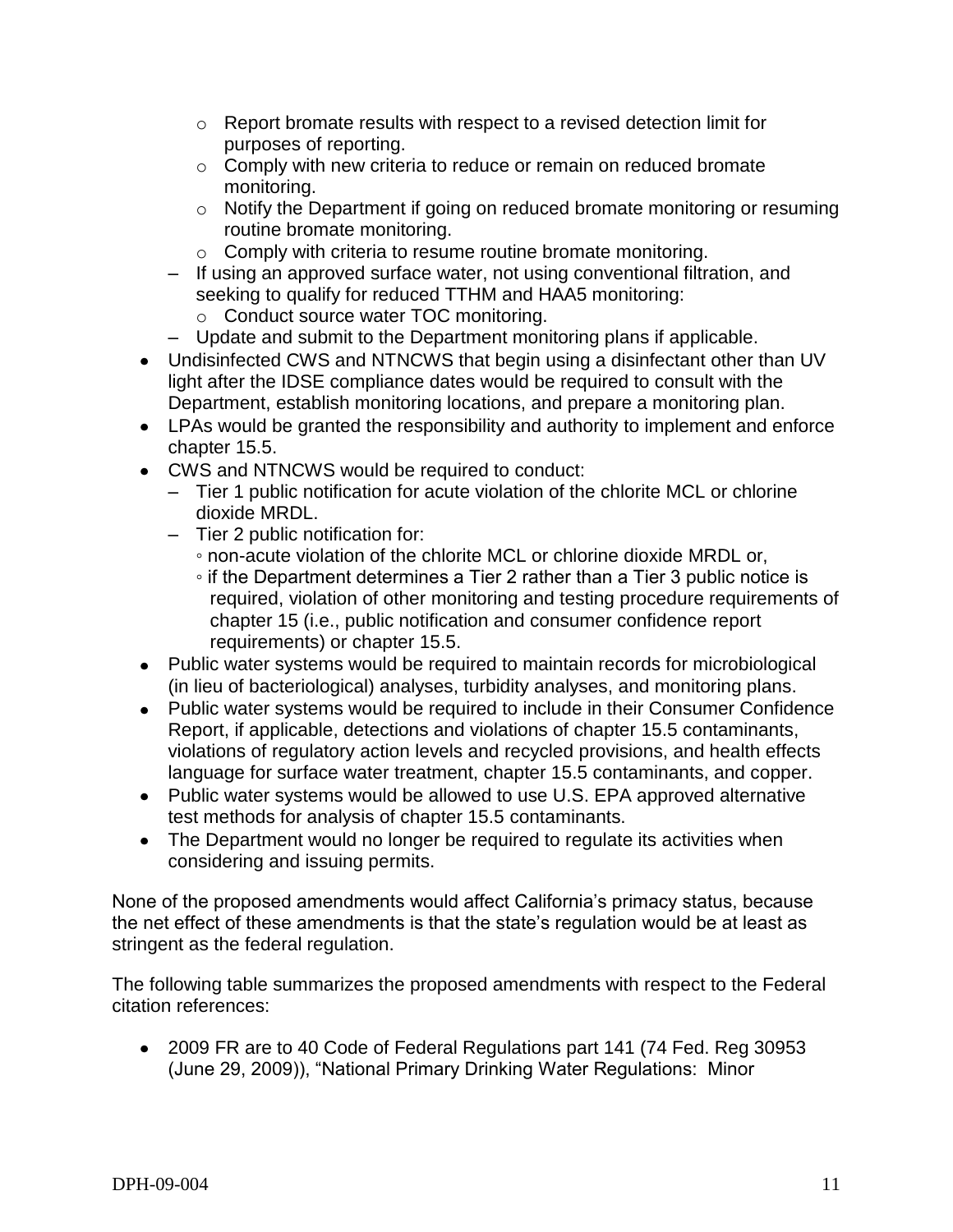Correction to Stage 2 Disinfectants and Disinfection Byproducts Rule and Changes in References to Analytical Methods".

- 2006 FR are to 40 Code of Federal Regulations, part 141 (71 Fed. Reg. 388 (January 4, 2006)), "Stage 2 Disinfectants and Disinfection Byproducts Rule".
- 1/2006 FR are to 40 Code of Federal Regulations part 141 (71 Fed. Reg 4644) (January 27, 2006), "Stage 2 Disinfectants and Disinfection Byproducts Rule, Correction".
- 6/2006 FR are to 40 Code of Federal Regulations part 141 (71 Fed. Reg. 37168 (June 29, 2006)), "Stage 2 Disinfectants and Disinfection Byproducts Rule, Correction".
- 2000 FR are to 40 Code of Federal Regulations part 141 (65 Fed. Reg. 25982 (May 4, 2000)), "Public Notification Rule".
- 1998 FR are to 40 Code of Federal Regulations part 141 (63 Fed. Reg. 44512 (August 19, 1998), "Consumer Confidence Reports".
- 12/1998 FR are to 40 Code of Federal Regulations part 141 (63 Fed. Reg. 69390 (December 16, 1998), "Disinfectants and Disinfection Byproducts Rule".

| <b>State Citation</b>                                                                                                                     | <b>Federal Citation</b>                         | <b>Differences</b>                                                                                                                                                 |
|-------------------------------------------------------------------------------------------------------------------------------------------|-------------------------------------------------|--------------------------------------------------------------------------------------------------------------------------------------------------------------------|
| 64400.36                                                                                                                                  | 2006 FR; 141.2                                  | Did not include the federal<br>language concerning the<br>purpose of the definition, as this<br>is considered narrative.                                           |
| 64400.45                                                                                                                                  | 2006 FR; 141.2                                  | Added language to clarify the<br>monitoring frequency.                                                                                                             |
| 64400.46                                                                                                                                  | 2006 FR; 141.2                                  | Added language to clarify the<br>monitoring frequency.                                                                                                             |
| 64481(d)(3)                                                                                                                               | 2000 FR; 141.153(d)(6)                          | Added language to clarify that<br>the table shall clearly identify<br>any data indicating a violation of<br>regulatory action levels.                              |
| 64481(g)(2)                                                                                                                               | 1998 FR; 141.153(f)(2)                          | Added language to clarify that<br>recycled provisions are part of<br>the Subpart H filtration and<br>disinfection requirements.                                    |
| 64481, Appendix 64481-A,<br>Disinfection Byproducts,<br><b>Disinfection Byproduct</b><br>Precursors, and Disinfectant<br><b>Residuals</b> | 2000 FR; Appendix A to Subpart<br>O of Part 141 | Disinfectants (Chloramines,<br>Chlorine, and Chlorine Dioxide)<br>- Modified language for ease in<br>understanding the relationship to<br>disinfection byproducts. |
|                                                                                                                                           |                                                 | <b>Control of Disinfection Byproduct</b><br>Precursors (Total Organic<br>Carbon) - Modified language to<br>include manmade sources as a<br>source of TOC.          |
| 64530(c)                                                                                                                                  | 2009 FR; 141.605(b)                             | Incorporated IDSE requirements<br>by reference.                                                                                                                    |
|                                                                                                                                           | 2006 FR; 141.600 - 141.605                      |                                                                                                                                                                    |
| 64534.2(c)(2)                                                                                                                             | 2006 FR; 141.132(b)(3)(ii)(B)                   | Added language to require<br>CDPH notification of a change in                                                                                                      |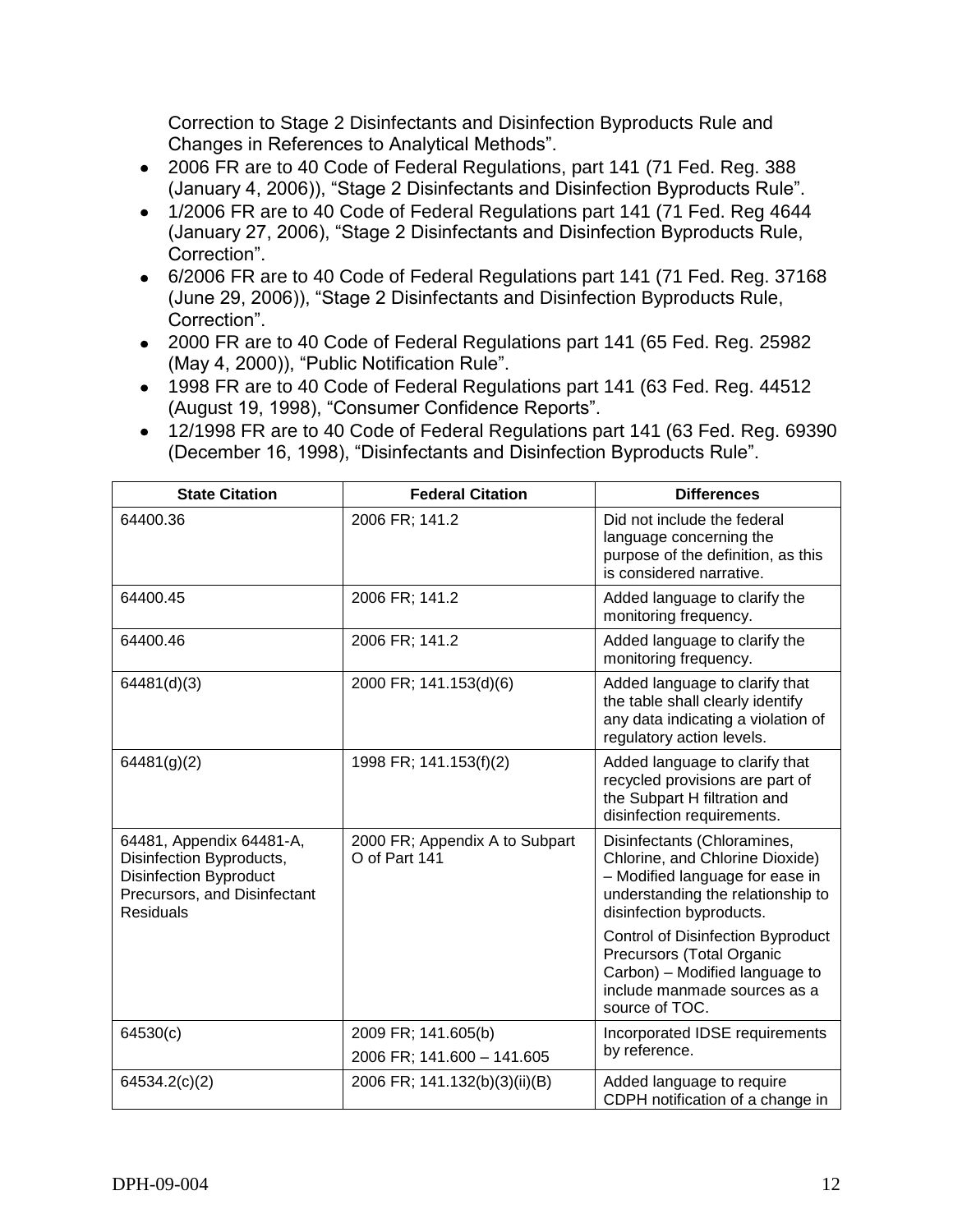| <b>State Citation</b>              | <b>Federal Citation</b>                                                            | <b>Differences</b>                                                                                                                                                                                                                                                                                                                                                                                                                                                                                                                                               |
|------------------------------------|------------------------------------------------------------------------------------|------------------------------------------------------------------------------------------------------------------------------------------------------------------------------------------------------------------------------------------------------------------------------------------------------------------------------------------------------------------------------------------------------------------------------------------------------------------------------------------------------------------------------------------------------------------|
|                                    |                                                                                    | monitoring frequency. The<br>notification is necessary to<br>inform CDPH that monitoring is<br>reduced as the system qualified<br>for reduced monitoring and is not<br>a result of a monitoring failure.                                                                                                                                                                                                                                                                                                                                                         |
| 64534.2(c)(3)                      | 2006 FR; 141.132(b)(3)(ii)(B)                                                      | Added language to require<br>CDPH notification of a change in<br>monitoring frequency. The<br>notification is necessary to<br>inform CDPH that monitoring is<br>reduced as the system qualified<br>for reduced monitoring and is not<br>a result of a monitoring failure.                                                                                                                                                                                                                                                                                        |
| 64534.2(d)(1), Table 64534.2-<br>C | 2009 FR; 141.621(a)(2), Footnote<br>2<br>2006 FR; 141.620(c)(6) &<br>141.621(a)(2) | For clarity, reorganized column<br>order, column headings, and<br>footnote numbering.                                                                                                                                                                                                                                                                                                                                                                                                                                                                            |
| 64534.2(d)(3)                      | 2006 FR; 141.623(a)                                                                | For consistency with existing<br>state regulation [section<br>64534.2(a)(1)], added language<br>to (1) require the system to apply<br>to the Department for reduce<br>monitoring and (2) specify what<br>information must be included in<br>the application for the<br>Department to make a<br>determination. An application to<br>reduce monitoring is necessary<br>to ensure that all criteria are met<br>before a system reduces<br>monitoring.                                                                                                               |
| 64534.2(d)(3), Table 64534.2-<br>D | 2006 FR; 141.623(a)                                                                | For clarity, reorganized column<br>order and column headings.<br>For systems using only<br>groundwater not under direct<br>influence of surface water and<br>serving <500 population, the<br>number of distribution system<br>monitoring locations is revised to<br>read "1 dual sample set every<br>third year" instead of "1 dual<br>sample set per year" to agree<br>with "every third year" in the<br>monitoring period column. The<br>monitoring frequency<br>disagreement and the language<br>that was intended are discussed<br>on page 30955 in 2009 FR. |
| 64534.2(d)(6)                      | 2006 FR; 141.626(a) & (b)                                                          | Added language to clarify that<br>system request to limit the scope<br>of the operational evaluation                                                                                                                                                                                                                                                                                                                                                                                                                                                             |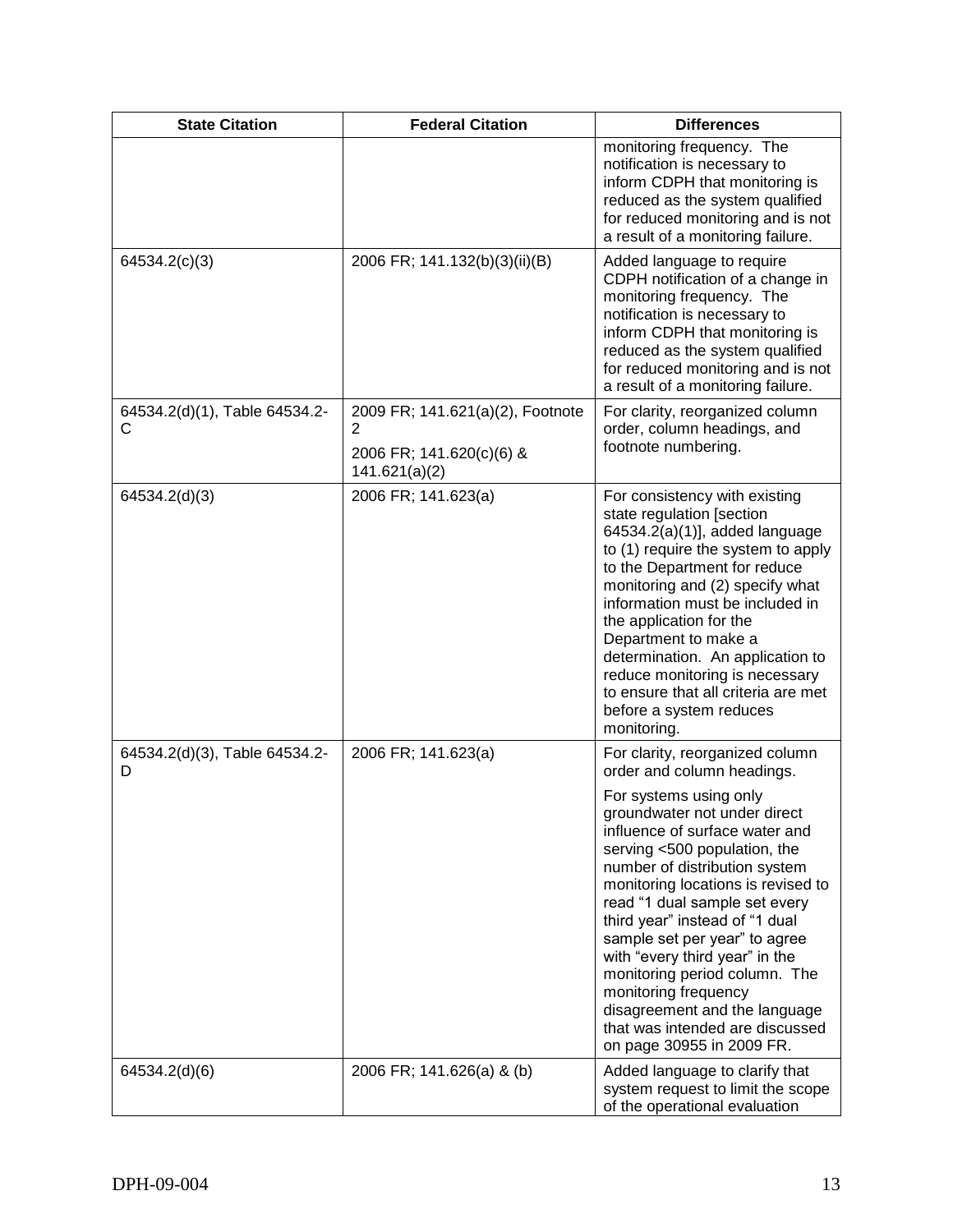| <b>State Citation</b> | <b>Federal Citation</b>            | <b>Differences</b>                                                                                                                                                                                                                                                                                                                                                                                                                                                                                                                                                                                                                                                                                           |
|-----------------------|------------------------------------|--------------------------------------------------------------------------------------------------------------------------------------------------------------------------------------------------------------------------------------------------------------------------------------------------------------------------------------------------------------------------------------------------------------------------------------------------------------------------------------------------------------------------------------------------------------------------------------------------------------------------------------------------------------------------------------------------------------|
|                       |                                    | must be in writing.                                                                                                                                                                                                                                                                                                                                                                                                                                                                                                                                                                                                                                                                                          |
| 64534.6(c)(1)         | 2006 FR; 141.132(b)(1)(iii)        | Does not include reference to<br>"April 1, 2008" since that date<br>has passed.                                                                                                                                                                                                                                                                                                                                                                                                                                                                                                                                                                                                                              |
| 64534.6(c)(2)         | 2006 FR; 141.132(b)(1)(iii)        | Added language to clarify when<br>a system on reduced source<br>water TOC monitoring would<br>need to return to routine source<br>water TOC monitoring.                                                                                                                                                                                                                                                                                                                                                                                                                                                                                                                                                      |
|                       |                                    | Revised "at the end of the<br>quarter" to read "immediately" to<br>clarify when the violation has<br>occurred and for consistency<br>with public notification<br>requirements, which requires a<br>water system to issue a notice<br>when it learns of the violation.                                                                                                                                                                                                                                                                                                                                                                                                                                        |
| 64534.8(a)            | 2006 FR; 141.622(a)(1), (b), & (c) | Retained existing state language<br>for consistency to (1) require all<br>systems to submit plans to the<br>Department for review and<br>approval prior to implementation<br>(2) make plans available to the<br>public available no later than 30<br>days following the applicable<br>compliance date. The federal<br>language requires systems<br>serving more than 3300 persons<br>to submit plans prior to<br>monitoring, if the systems did not<br>include the information in their<br>IDSE report. The Department<br>believes it is necessary to review<br>and approve all plans before<br>monitoring begins to verify that<br>the proposed monitoring<br>locations and frequencies are<br>appropriate. |
| 64535.2(e)(2)         | 2006 FR; 141.620(d)(2)             | Added language to clarify how<br>MCL compliance is determined if<br>system is on increased<br>monitoring.                                                                                                                                                                                                                                                                                                                                                                                                                                                                                                                                                                                                    |

### **Documents Incorporated by Reference**

The following documents are incorporated by reference in the regulations as it would be too cumbersome, unduly expensive, or impractical to publish these documents into regulation.

1) 40 Code of Federal Regulations parts 141.131, 141.605, and 141.621 (74 Fed. Reg 30953 (June 29, 2009)), "National Primary Drinking Water Regulations: